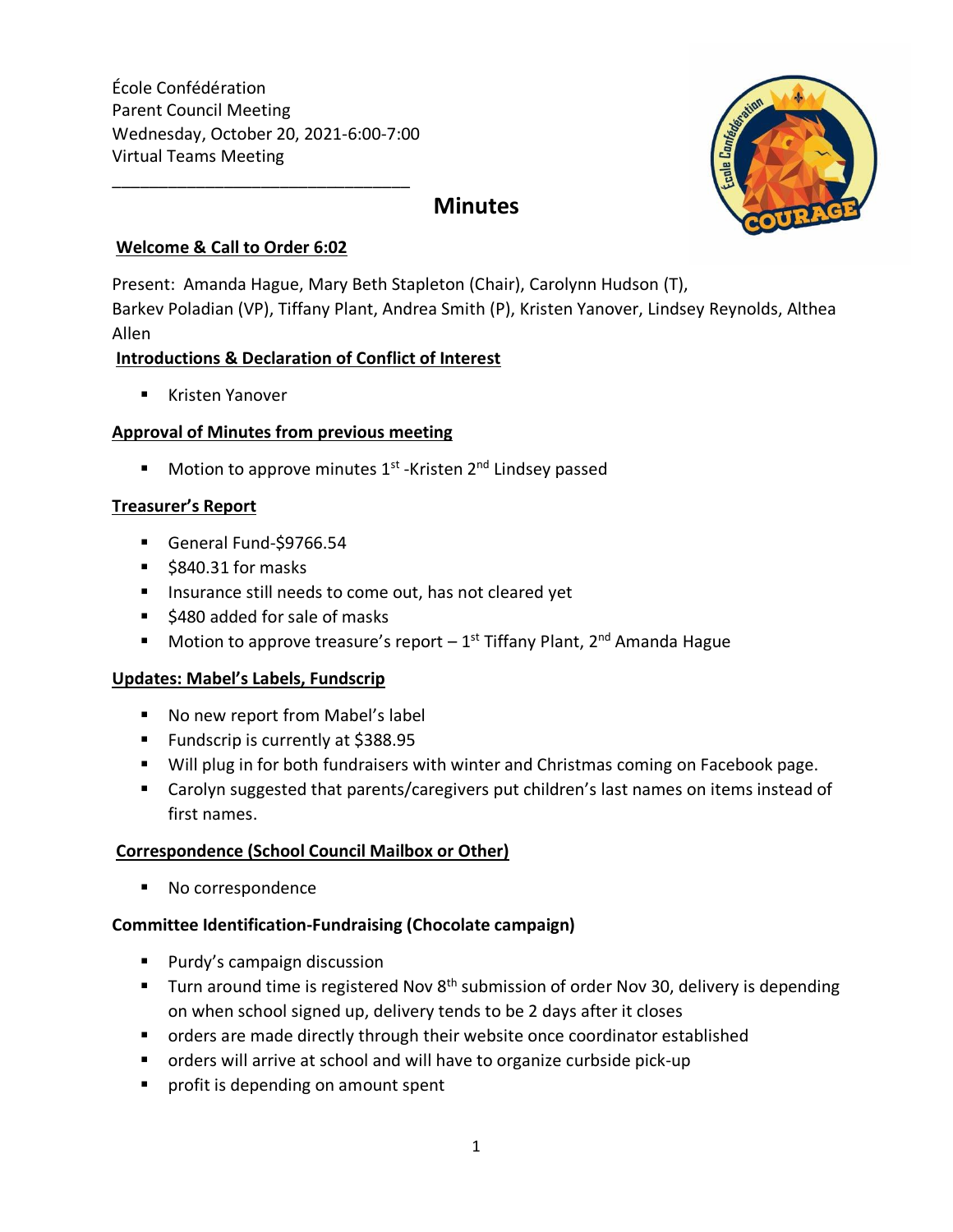## **Spirit Wear**

- Some of the kindergarten parents felt left out of spirit day because they do not have a school shirt (not available). We will reword spirit day as "gold and black" day as to not imply that you must wear a school shirt, can wear the colours
- We will investigate getting spirt wear up for purchase. Discussion about when to do this as we do not want to overwhelm parents with too much before Christmas (i.e., Purdy fundraiser, Mabel's label etc.).
- **•** Perhaps we can purchase shirts for JK/SK. Need to use Board approved vendor.

# **Principal's Report**

- Walk for Wenjack today. Gr. 8 students worked with Mme Wiebe to create a video to tell the story of Chanie Wenjanck and the Downie-Wenjack foundation.
- Cross Country Meet: 5 students qualified for the CAGE Run (Board-wide)-Mask order: 37 adult and 61 youth masks ordered
- Modified activities for Hallowe'en include costumes that can be worn all day (no masks), COVID masks required, in class/within cohort, celebrations at teacher's discretion (including snacks for individual or pre-packaged for sharing), possibly a school wide BINGO
- Snack program running twice a week with 3 food groups served each time. Plan to expand to 3 times per week by January.
- Photo retake day is Nov. 22nd.
- Intermediate soccer team won 3 of 4 games. Did not proceed to finals but demonstrated excellent sportsmanship and appreciation for the opportunity.
- Jr. soccer tournament postponed until Monday, Oct. 26.
- Softball teams won pennants: Junior =2nd place, Intermediate Girls=3rd place, Intermediate Boys= 2<sup>nd</sup> place
- Clubs: recycling (paper), gardening, Dungeons and Dragons, chess, Magic the Gathering, Intermediate Intermural Badminton
- Progress reports coming home Nov. 5th. Phone or TEAMS interviews Nov. 11th in the evening, Nov  $12<sup>th</sup>$  in the morning.
- Discussions continue regarding hot lunch. Looking at an option that would allow orders from a 3rd party website on a weekly basis. Andrea to follow up with the company.

# **Additions**

# *School Communication*

Discussion about School Messenger and downloading App, need to download both Apps (Grand Erie and School Messenger) to get information

# *Fundraising*